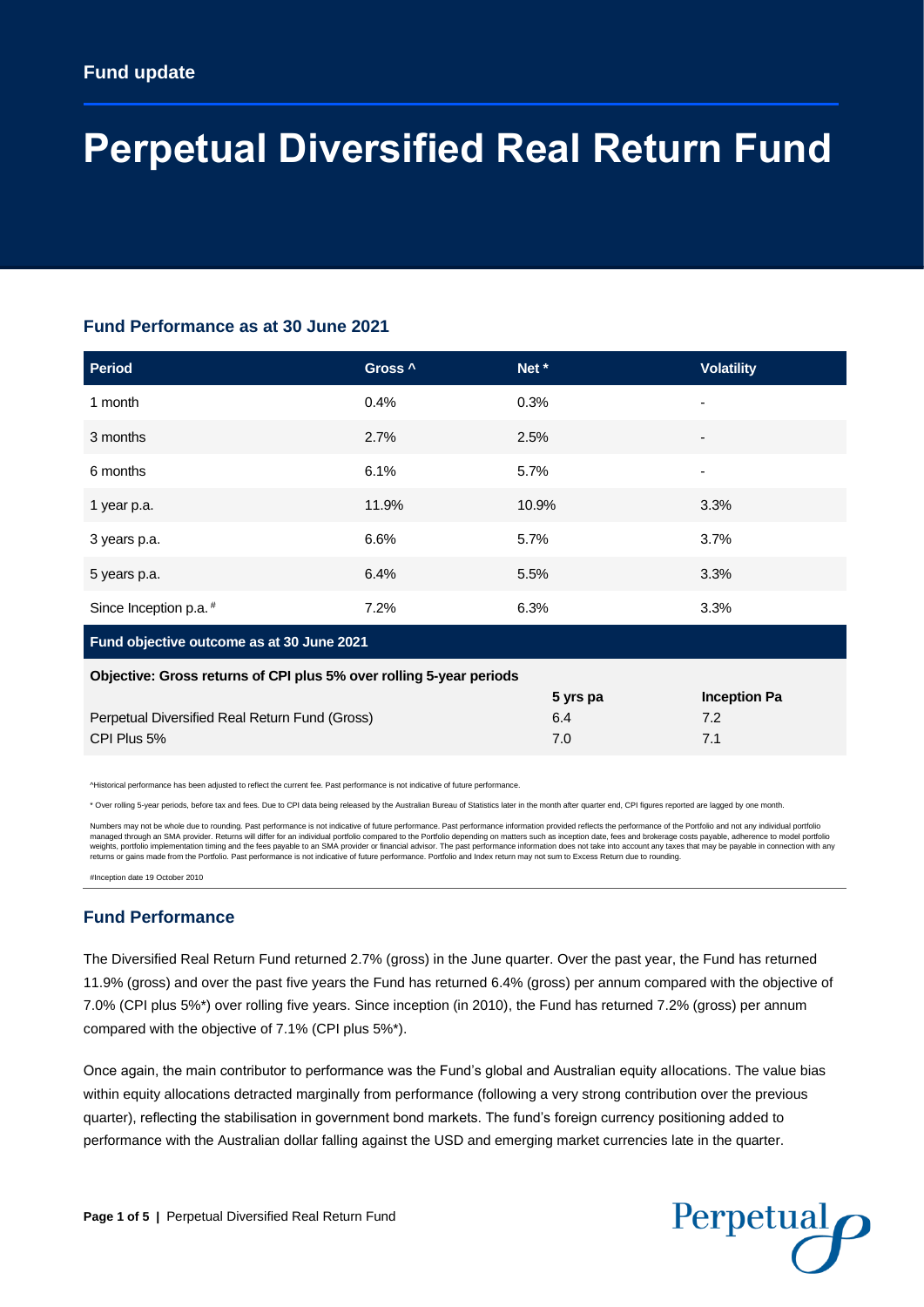#### **Return-seeking asset classes**

### **Beginning of the Quarter: Medium Allocation | End of the Quarter: Medium Allocation**

The Fund's return-seeking assets were significantly restructured late last year to increase focus on value and the economic cycle and reduce exposure to the US and the technology sector in particular. In the process, the defensiveness of the Fund's equity allocation has been increased significantly.

The Fund has exposure to a diversified range of growth assets across both asset classes and markets, including:

- In equities, global equities with a value style bias as well as exposure to emerging markets and Australian equities,
- Global and Australian listed property,
- US investment grade credit, Australian credit and emerging market debt.

#### **Diversifying opportunities**

#### **Beginning of the Quarter: Medium Allocation | End of the Quarter: Medium Allocation**

With expensive valuations in equities and extremely low bond yields (even after the increase in the first quarter of 2021), diversifying opportunities remains a key focus. The Fund retains its increased exposure to cyclical sectors as well as attractive relative value opportunities in UK equities and European banks.

The Fund also retains:

- A range of FX exposures including the US dollar, Sterling and some emerging market currencies.
- Stock selection alpha through the Australian Share Fund, Australian Small Cap Fund and Global Share Fund. The equity holdings are concentrated in high-quality 'value' companies. Over many years, these stocks have lagged the performance of 'growth' stocks and low-quality value stocks. Historically, however, recovery from financial and economic shocks have been supportive for value stocks. The shift towards value sectors and stocks that began in late 2020 has benefitted the portfolio in the first half of 2021 and we expect this trend to continue as economies' recover and inflation and long-term yields rise.

#### **Downside protection**

#### **Beginning of the Quarter: Low Allocation | End of the Quarter: Low Allocation**

The improved economic and public health outlook has fuelled equity markets and many sectors now appear expensive, while some are extremely expensive. Equity volatility continues to subside as the investor's memory of the shock early last year recedes. At the same time, the economic outlook is favourable and liquidity conditions remain very supportive. It is difficult to identify the catalyst for a correction although as usual there are plenty of risk scenarios, including: an earlier tightening by central banks than is currently contemplated; vaccine impotency against new strains of the virus; and an unusually unsettled geo-political back drop. For the time being, our focus remains on embedding greater defensiveness in the Fund's growth investments by further reducing the exposure to the most expensive parts of the equity and credit markets.

The Fund's government bond position has been further reduced in light of the inflation surprise in the past quarter and the expectation of continued very strong growth. As a result, the Fund's already high cash allocation has been further increased.

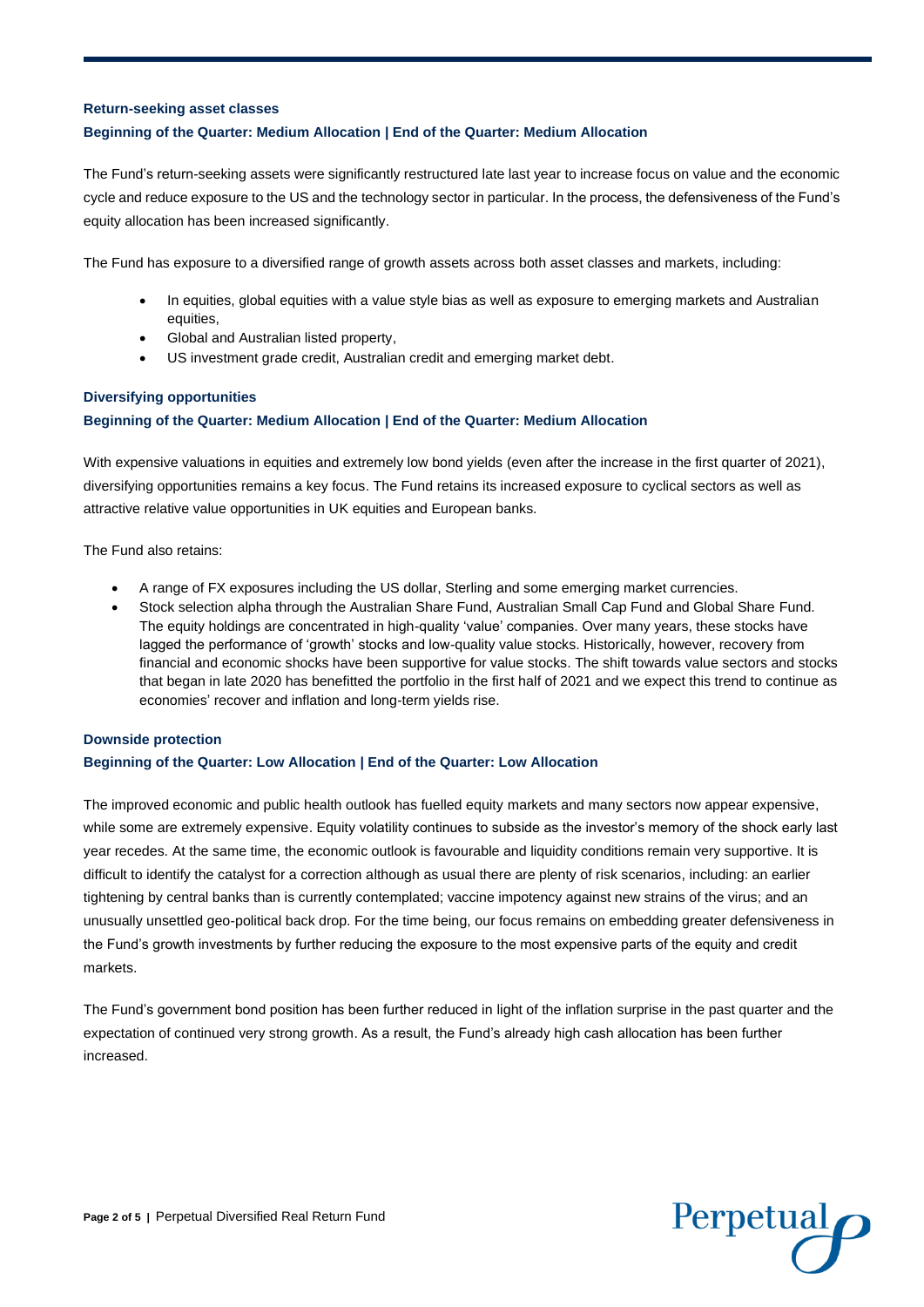#### **INFLATION PROTECTION**

#### **Beginning of the Quarter: Low to Medium Allocation | End of the Quarter: Low to Medium Allocation**

We have been arguing that the overwhelming monetary and fiscal policy response to the COVID-19 pandemic has introduced some modest long-term inflation risks. These risks were highlighted by inflation data in the June quarter that well exceeded expectations. Investors appear to subscribe to the Fed's narrative that these pressures are transitory. Nonetheless, the risk of a sustained increase in inflation has increased. Direct inflation hedges are quite expensive at present, but the portfolio has a low (direct and indirect) sensitivity to higher interest rates, which will assist its resilience in the event that inflation has a larger outbreak. The portfolio maintains a small allocation to a basket of commodities that historically perform well in inflationary environments.

#### **Market Commentary**

As expected, the global economy is rebounding very strongly in 2021, led by the US in the first half and likely to be followed by Europe and emerging market economies (excluding China) in the second half as lockdowns and other social mobility restrictions ease.

Global growth was very strong in the first half and is expected to accelerate in the second half of 2021 as the vaccination roll-out continues apace, releasing pent up demand by reopening economies in the developed world. Growth is expected to slow in 2022 as fiscal policy becomes a drag and pent up demand is satisfied.

As a result, profit estimates for this year and next continue to be revised up, so much so that 2022 earnings per share in the US are expected to be almost a third higher than in 2019.

There are, however, some more problematic developments for the market outlook:

- Inflation in the US has been much higher than expected in recent months. These misses have been attributed to 'transitory factors' caused by supply side bottlenecks, most notably in used cars (as a spill-over from excess demand for new cars) as well as sporting goods, furniture and appliances. A lot hinges on this assessment as monetary policy settings are so extreme – our own view is that core inflation will subside from recent levels back towards 2% next year as some of these 'one-offs' reverse. With growth estimates expected to be well above potential growth, however, average core inflation will likely be somewhat higher than we previously estimated.
- The emergence of the highly contagious Delta variant has wreaked havoc in India, become the dominant strain in the UK and is growing rapidly elsewhere. The growth in cases in the UK has happened despite a population with a high level of natural immunity and vaccinations. On the more encouraging side, there are some indications that the vaccine is working to significantly reduce the risk of severe disease.
- The outlook for Australia is especially delicately poised given the combination of a highly contagious variant and very low levels of vaccination and natural immunity. The economy has recovered very well but the second half of 2021 is going to be difficult to navigate if the virus becomes established in the most populous states.

Financial markets are continuing to run hard with the upbeat growth and profits story, while largely ignoring the risks created by recent higher inflation prints and the emergence of the Delta variant. In fact, there are very few signs of distress in financial markets as equity, credit and commodity markets all continue an amazing run of performance, which began in the depths of despair at the onset of the COVID-19 crisis in March last year. This is best illustrated by:

- Global equity markets continue to perform very strongly, at first led by growth stocks in 2020 (particularly the technology sector) as the US 10-year rate fell under 1%. Value stocks have taken over so far this year, but the technology behemoths (Amazon, Google, Apple, Microsoft and Facebook) are still trading at or close to record highs.
- Commodity markets are very buoyant: iron ore prices are at record highs; copper prices are around the record highs of 10 years ago; and oil prices have recovered strongly after trading at negative prices in April last year.

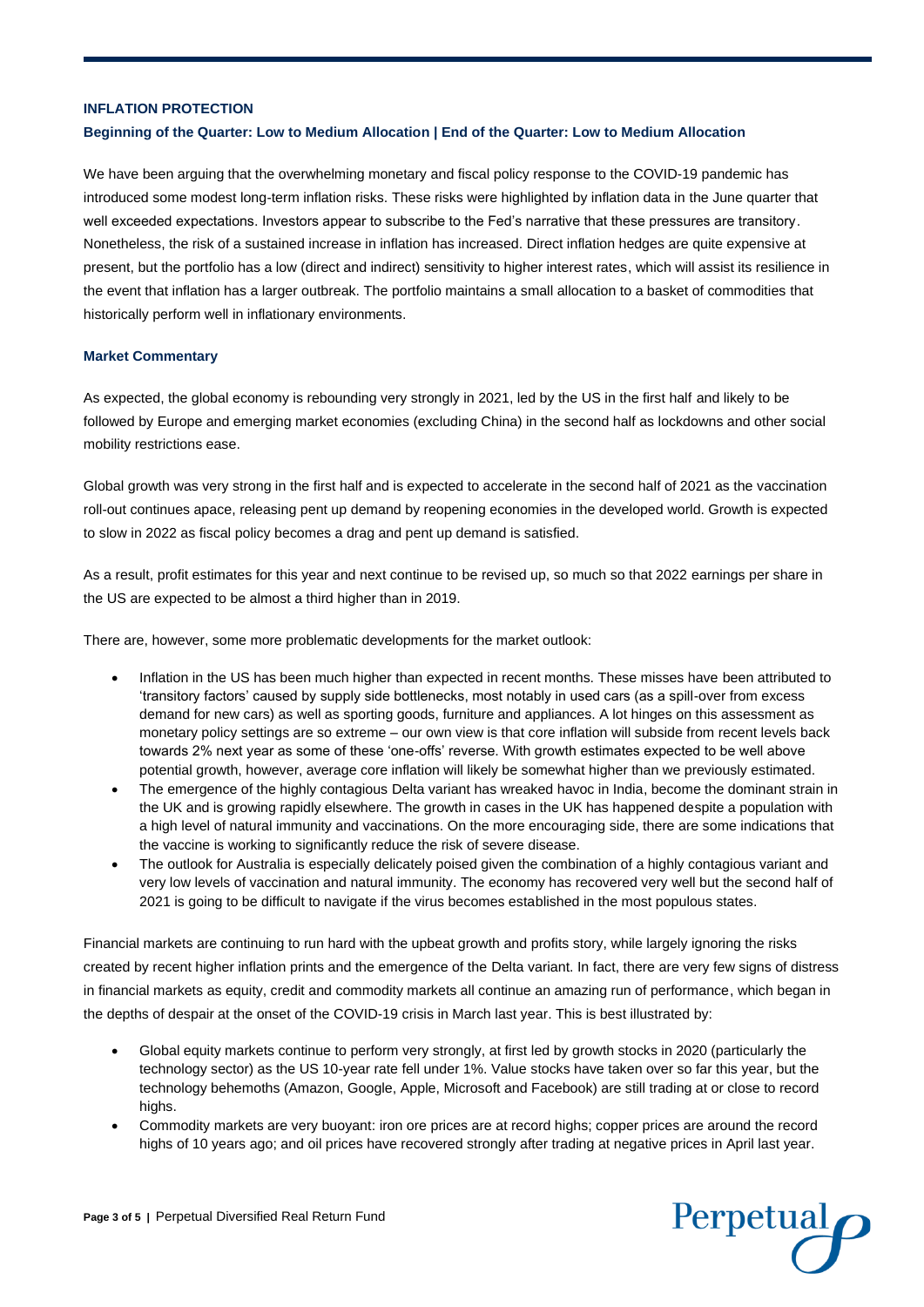- Credit spreads are very tight. For example, the spread on US high yield (or 'junk') debt is less than 3%. Moreover, benchmark government bond yields subsided somewhat in the June quarter, notwithstanding the spike in US inflation. As a result, government bond yields are still remarkably low with 10-year bonds in the major markets ranging from -0.17% in Germany to 0.05% in Japan and 1.5% in the US and Australia. And the value of negative yielding debt in the Barclays Global Aggregate Index (an index of global government and corporate investment grade debt) is still USD14trillion or 20% of the index.
- Currency markets have been marked by a weaker USD in 2020, but volatility in these markets is near 20-year lows.

Perhaps one sign of distress in markets is a major correction in Bitcoin in the June quarter (of 41%). Even after this correction, however, Bitcoin is still up nearly 280% from a year ago!

How do we make sense of these ebullient markets for risky assets like equities and commodities at the same time as the increase in bond yields has been quite limited? In our view, the answer is liquidity. Central banks went to 'tilt' monetary policy settings when the coronavirus hit early last year with zero (or negative) policy rates in all major economies, supported by massive quantitative easing (QE) programs. While the global economic recovery is now well established, there has been very little change so far in the guidance for monetary policy from the key central banks (the US Federal Reserve, the European Central Bank and the Bank of Japan). The strongest year of economic growth in many decades and a series of upside inflation surprises sits awkwardly with current policy settings.

In our judgement, this is why the bond market has been able to stabilise and the secular bull market in bonds over the past four decades remains very much intact. Indeed, interest rates are not far above their lowest levels ever (reached last year) underpinning eye-watering valuations in many key markets (like US equities). As the stimulus is inevitably wound back, we expect a more difficult backdrop for markets and particularly for those investments where the valuation is most sensitive to the level of interest rates.

It is difficult to be precise about the timing of such a major change. As usual one central bank, the US Federal Reserve (the Fed), will dominate the narrative. For now, we are in a holding pattern awaiting more inflation data, developments on the Delta variant and central bank policy decisions.

#### **Current Positioning**

The extraordinary monetary and fiscal policy response to the COVID-19 crisis has been very successful in minimising the damage of a massive shock to the global economy. It has also had profound implications for portfolio construction. In particular, the role of bonds in portfolios as long-term interest rates remain at extraordinarily low levels, supported by zero cash rates and aggressive quantitative easing. A key feature of portfolio construction for the past four decades has been the diversification benefit of owning bonds (with bonds rallying when equities are in bear markets). This time, bonds appear vulnerable and could continue to be the cause of a significant rotation within equity markets.

Our focus remains on investments that can generate CPI plus 5% per annum over a five-year horizon. Against this backdrop, we remain cautious about the outlook for some major parts of the investment universe, including:

- the US market (which on some measures is the most expensive it has ever been) and specifically the technology sector.
- credit markets − very little compensation for the risk of default.
- government bonds yields are negative after allowing for inflation.

At the same time, there are many attractive investments in the long-neglected 'value' parts of the equity market. These investments have several desirable features including significant upside as economies re-open, resilience in a rising interest rate environment, and defensive characteristics in the event of a general correction in equity markets.